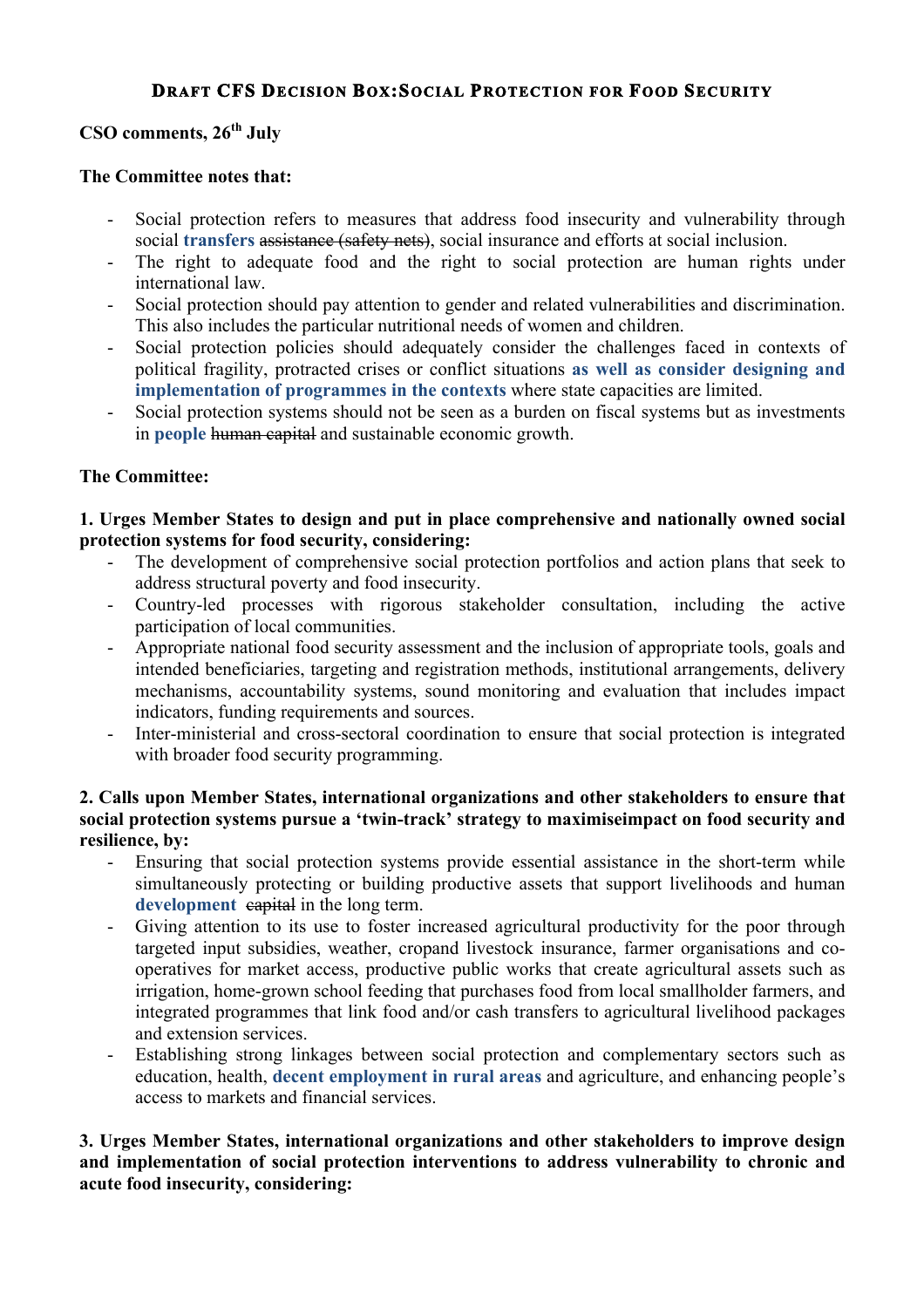- The importance of provision of access to social protection to those in need at anytime of the year.
- That chronically vulnerable individuals might need permanent assistance, recognizing that not everyone can graduate out of food insecurity.
- That social protection should be predictable and reliable and should be appropriate and sensitive to vulnerabilities at particular stages of life.
- The need to adopt a lifecycle-based approach to nutrition, prioritizing social protection that addresses the critical "first 1000 days" from pregnancy to 2 years old. Programmes should **be aligned with existing human rights entitlement established under international law and with national nutrition policies. They should ensure <del>maternal</del> nutritional food support and ...** access to health care and **maternity protection for women in the workplace, with support for exclusive breastfeeding** for the first six months of life and continued breastfeeding alongside appropriate nutritious locally produced complementary foods as well as ongoing nutritional support for lactating mothers, and appropriate nutritious complementary feeding for children between 6 - 24 months **on a sustainable basis as a fundamental human right**. and overall access to fortified nutritious food with required micronutrients on a sustainable basis. Potential programming may include direct transfers of appropriate food and/or cash transfers to ensure access to a nutritious diet, care and services, **ensuring that all programmes are adequately safeguarded against conflicts of interest.** and encouragement of the private sector to develop and deliver into the marketplace appropriate, affordable and acceptable nutritious food products.
- Social protection systems should be designed in such a way that they can respond quickly to shocks such as in response to droughts, floods and food price spikes by establishing contingency financing for rapid scale-up.
- As part of contingency planning, national-level mapping of vulnerabilities to covariate risks should be undertaken along with the creation and regular updating of a database to support targeting (if needed) in times of crisis.

**4. Calls upon Member States to complement social protection programmes with appropriate legislation supporting the fulfilment of human rights, particularly the progressive realization of the rightto food and social protection, including through:**

- The recognition of international human rights law and by provisions recommended by the International Labor Conference on the Social Protection Floors.
- The grounding of social protection in national institutional frameworks and legislation, so that governments implement and deliver these basic human rights.
- The adoption of a national right to food strategy to ensure food and nutrition security for all. based on human rights and the formulation of policies and corresponding benchmarks.
- The promotion of gender equality and the protection of women's rights, based on active and meaningful participation, transparency and access to information as part of broader development strategies.
- When cash is the most appropriate response, Social protection programmes should build in mechanisms to evaluate the cost of a nutritious diet, and use this to determine the size of cash transfers ; they should also be flexible to allow for mid course corrections in the value and modality of transfer to meet the needs of people affected by covariate risks.
- Protect productive assets during time of crisis and address the 'resilience deficit' which results from recurrent crises.
- Ensure minimum living wage and social protection schemes cover rural workers.

**5.Requests the CFS Bureau, in consultation with the Advisory Group and Secretariat, to promote policy coherence, lessons-sharing initiatives, monitoring and evaluation of social protection programmes for food security, through:**